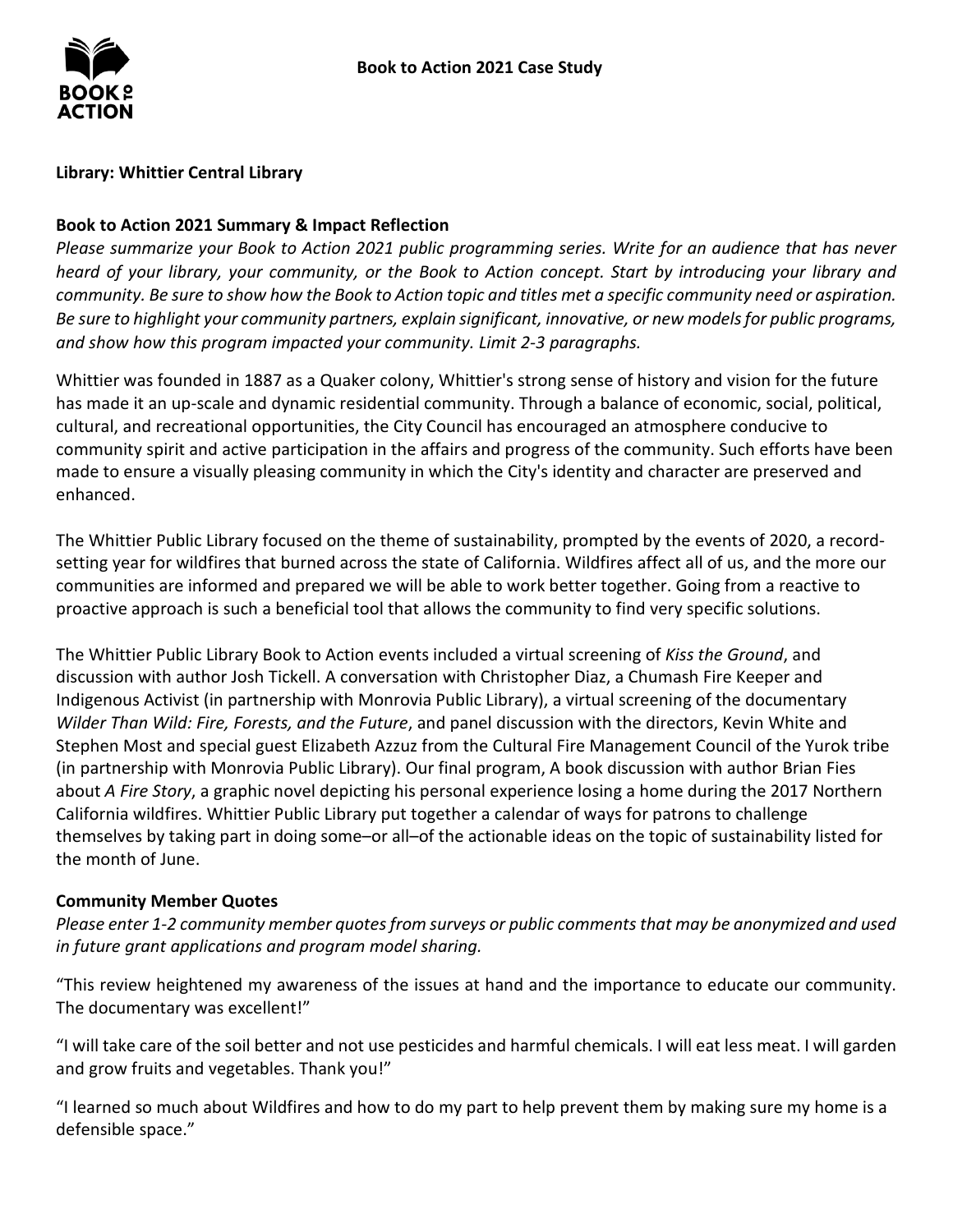# **Impact on Professional Development**

 *What professional takeaways would you share with others looking to improve community engagement with adults & intergenerational groups? Please summarize how participating in the Book to Action 2021 initiative impacted you and your team's professional development. As a result of participating in this program, what skills did you or your team learn?* 

 virtual programs, networking, program management, and organizational skills. Due to the pandemic, I had the opportunity to collaborate on two programs with the Monrovia Public Library. This was a valuable learning experience that logistically may not have taken place in ordinary times. Participating in the Book to Action program allowed me to gain and practice new skills, including hosting

 Some of the takeaways I would share to improve engagement with adults & intergenerational groups would people from within the city participate would be a great way for the community and members of the city government to be more familiar with names and faces. As for the action part of the Book to Action, I learned time, I would have a variety of activities to participate in rather than limiting it to technology-based actions. be to use as many community partners as possible to reach far and wide out into the community. Having this year that many people are not comfortable with zoom, social media, and technology in general. Next

# **Final Words of Advice**

*What brief bit of advice (1-2 sentences) would you give to library staff members interested in coordinating a Book to Action or similar community engagement series for adults and intergenerational groups in their community?* 

 a great learning experience and has allowed me to get to know the members of the Whittier community better. An important part of successfully participating in this program is having the support from management and the I encourage anyone who hasn't participated in the Book to Action program to do so at least once. This has been marketing staff.

 **Total # Programs:** 4 Book to Action URL(s): Book to Action Images: **Total Attendance at Programs: 367 Whittier Public Library Book to Action Website [Whittier Public Library Book to Action YouTube Playlist](https://www.youtube.com/playlist?list=PLybBeQ6FKwwXpQCXWT-v9IxybZrwp050b)** 

 **Please attach 1-2 images (.jpg or .png files only) that best represent your Book to Action 2021 series**   *Sample File Name: BTA 2021 San Leandro Library Image 1.jpg*  **Image 1 File Name:** a fire story book discussion June10.png **Image 1 Caption:** Book to Action 2021 Book Discussion Promo Flyer **Image 2 File Name:** Wilder than Wild\_May15 **Image 2 Caption:** Book to Action 2021 Documentary Screening Promo Flyer

**Book to Action Program Coordinator Name & Title:** Rachel Fiore, Librarian I **Contact:**[rfiore@whittierlibrary.org](mailto:rfiore@whittierlibrary.org) 

# **May others contact you with questions?** X Yes □ No

 *California Center for the Book is a program of the [California Library Association,](http://www.cla-net.org/) supported in whole or in part by th[e U.S. Institute of Museum and Library Services u](http://www.imls.gov/)nder the provisions of the Library Services and Technology Act, administered in California by the [State Librarian.](http://www.library.ca.gov/)*